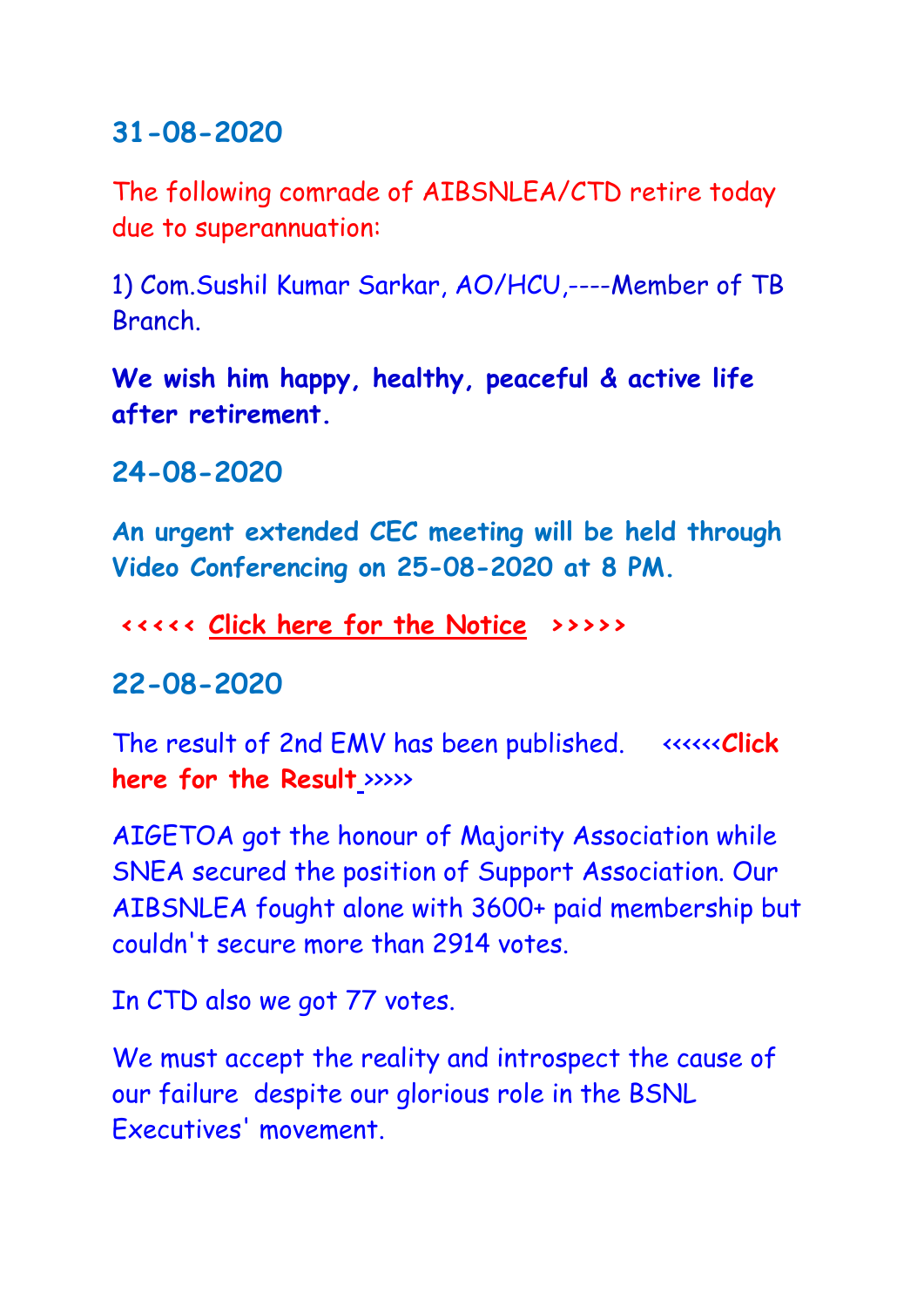We AIBSNLEA/CTD, while congratulating AIGETOA and SNEA for their achievements, must keep in mind that we have to fight unitedly for the very existence of BSNL. And AIBSNLEA CTD will certainly bounce back with the influx of young blood and will spearhead the struggle to SAVE BSNL and safeguarding the interest of executives' of all disciplines.

# **17-08-2020**

CS writes to DGM ( HR & Admin ) mentioning the corrected list of Polling Agents and Counting Agents of AIBSNLEA, CTD for 2nd MVP for Executives 2020 **<<<<< [Click here for the letter](http://aibsnleawb.org/DGM_%20170820.pdf) >>>>>**

## **14-08-2020**

CS writes to DGM ( HR & Admin ) strongly objecting about the inclusion of names of two persons as Counting Team Members as they are Circle Office Bearers of a particular contesting Association. **<<<<< [Click here for](http://aibsnleawb.org/DGM_%20140820.pdf)  [the letter](http://aibsnleawb.org/DGM_%20140820.pdf) >>>>>**

## **14-08-2020**

**Glimpses of the Election campaigning by our energetic CTD Comrades for the coming 2nd MVP..........**